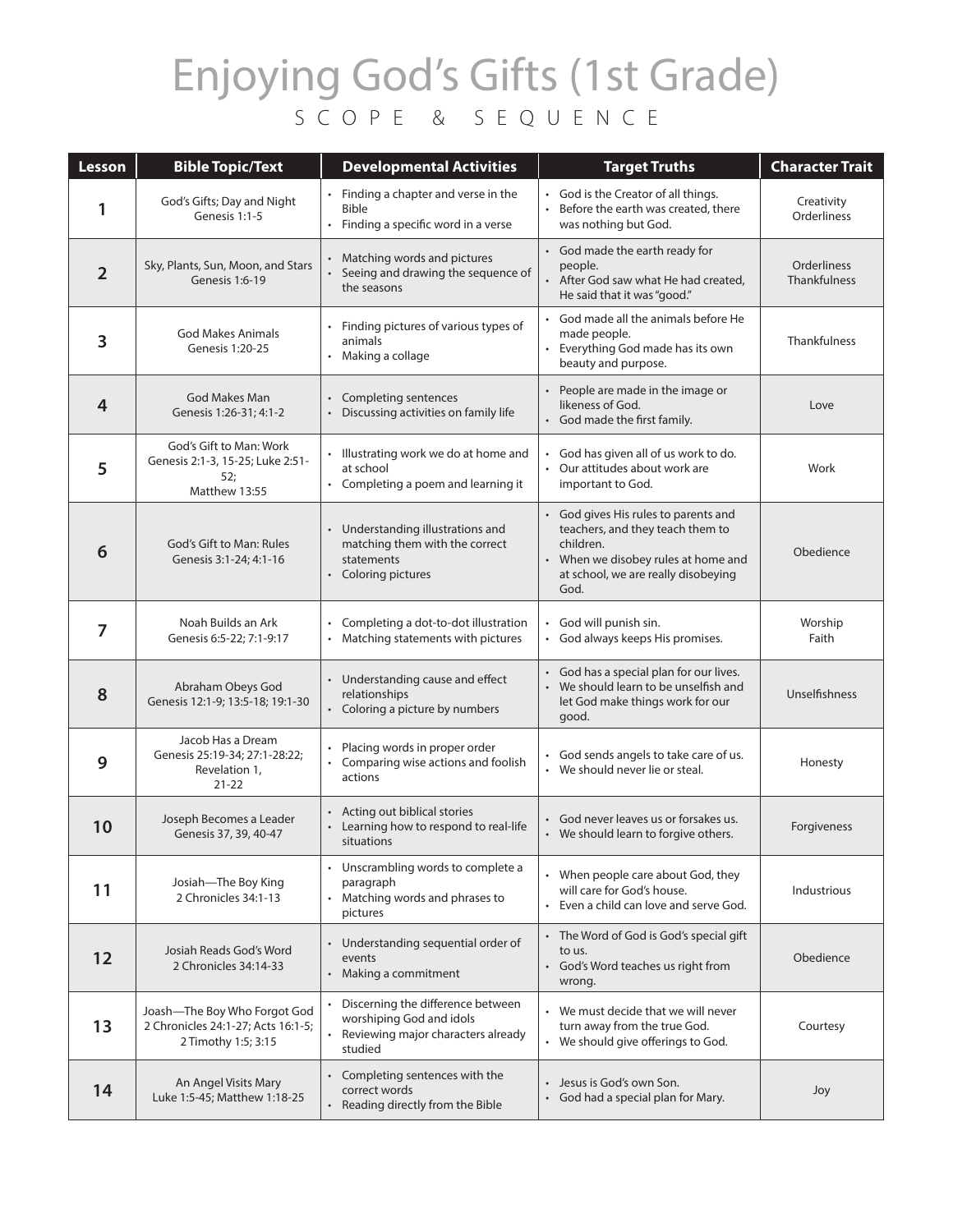| <b>Lesson</b> | <b>Bible Topic/Text</b>                                          | <b>Developmental Activities</b>                                                                                                                     | <b>Target Truths</b>                                                                                                                                                     | <b>Character Trait</b> |
|---------------|------------------------------------------------------------------|-----------------------------------------------------------------------------------------------------------------------------------------------------|--------------------------------------------------------------------------------------------------------------------------------------------------------------------------|------------------------|
| 15            | Jesus Is Born<br>Luke 1:57-80; 2:1-7                             | • Reading from Scripture<br>Completing puzzles<br>Play-acting roles of Bible characters                                                             | • Mary and Joseph were obedient to<br>God.<br>• We need to learn to be kind to all<br>people.                                                                            | <b>Kindness</b>        |
| 16            | The Shepherds and the Wise<br>Men<br>Luke 2:8-20; Matthew 2:1-12 | • Coloring a picture by numbers<br>Completing a verse from the Bible<br>Following directions to complete a<br>$\bullet$<br>puzzle                   | • God sent angels to tell the shepherds<br>that His Son had been born.<br>Wise men followed the Star of<br>Bethlehem to bring gifts to Jesus and<br>worship Him.         | Enthusiasm<br>Giving   |
| 17            | The Boy Jesus<br>Matthew 2:1-18; Luke 2:39-52                    | • Discerning the various ways in<br>which we need to grow<br>• Using words to complete a puzzle                                                     | • Jesus was an obedient and loving<br>boy.<br>• God wants us to learn to be like<br>Jesus.                                                                               | Wisdom                 |
| 18            | Jesus Is Tempted<br>Matthew 3:1-17; 4:1-11                       | • Discerning whether statements are<br>true or false<br>Discussing the varied ministries of<br>angels                                               | • Satan tempts us to do wrong.<br>• It is our choice whether we decide to<br>obey God or Satan.                                                                          | Courage                |
| 19            | Jesus Calls His Disciples<br>Matthew 4:18-22; 9:9; 10:1-4        | • Using words and pictures to apply<br>how we can learn from others<br>• Unscrambling words that describe<br>Jesus                                  | Jesus called twelve men to be His<br>disciples.<br>• A disciple is a learner or a follower.                                                                              | Learner                |
| 20            | Jesus Loves Children<br>Luke 18:15-17; Mark 5:21-43              | Discerning whether statements are<br>true or false<br>• Completing a verse from the Bible                                                           | Everyone is important to God.<br>• Jesus can heal the sick and raise the<br>dead.                                                                                        | Trust                  |
| 21            | Jesus Feeds the 5,000<br>John 6:1-14                             | • Understanding the chronological<br>sequence of the biblical narrative<br>• Unscrambling words to complete<br>sentences                            | • Little children's offerings were very<br>important to Jesus.<br>• Jesus will use everything we give<br>Him.                                                            | Sharing                |
| 22            | Jesus Walks on the Water<br>Matthew 14:22-23; Luke 8:22-25       | Finding and copying words from<br>the Bible<br>Reviewing various character traits                                                                   | • We never have to be afraid when we<br>have Jesus.<br>• Jesus can do anything.                                                                                          | Honesty                |
| 23            | Jesus Heals a Blind Man<br>Mark 10:46-52; John 2:1-11            | • Completing quotations from the<br><b>Bible</b><br>• Discussing ways we can show<br>thankfulness to God and writing a<br>prayer to Him             | Jesus healed many people.<br>• Jesus wants us to believe in Him.                                                                                                         | <b>Thankfulness</b>    |
| 24            | The Lost Sheep<br>Matthew 18:12-14; Luke 15:3-24                 | • Recognizing words to complete<br>sentences<br>• Completing different kinds of<br>puzzles                                                          | • Jesus wants each person to be saved.<br>Every person is important to God.                                                                                              |                        |
| 25            | Jesus Is Crucified<br>Matthew 21:1-11; John 18:1-<br>19:42       | • Matching questions with pictures<br>Discerning right and wrong from a<br>$\bullet$<br>list of words                                               | • Jesus is God.<br>• Jesus died on the cross to pay for<br>our sins.                                                                                                     | Salvation              |
| 26            | Jesus Lives<br>John 20:1-10; Acts 1:1-11                         | • Discerning whether statements are<br>true or false<br>• Matching pictures with correct<br>statements                                              | • We know that Jesus is God because<br>He was dead and is alive again.<br>• Jesus is alive in heaven waiting for us.                                                     | Salvation              |
| 27            | Hannah Prays for a Son<br>1 Samuel 1:1-18                        | • Completing a puzzle with words<br>from Scripture<br>Describing personal characteristics<br>$\bullet$<br>to tell how God made you to be<br>special | Hannah was obedient to God.<br>• God answered Hannah's prayers as<br>an example for us.                                                                                  | Individuality          |
| 28            | God Speaks to Samuel<br>1 Samuel 3:1-21                          | • Applying the truths about listening<br>to the children's lives<br>Reviewing major Bible characters                                                | • God will teach us right from wrong.<br>• We should decide to love and obey<br>God all of our lives.                                                                    | Attentiveness          |
| 29            | David Is Chosen as King<br>1 Samuel 16:1-13; 17:34-37            | Rewriting biblical phrases<br>Discussing and applying God's plan<br>to life                                                                         | David showed responsibility.<br>• If we take care of the things God<br>gives us to do when we are little, God<br>will give us special things to do when<br>we are grown. | Responsibility         |